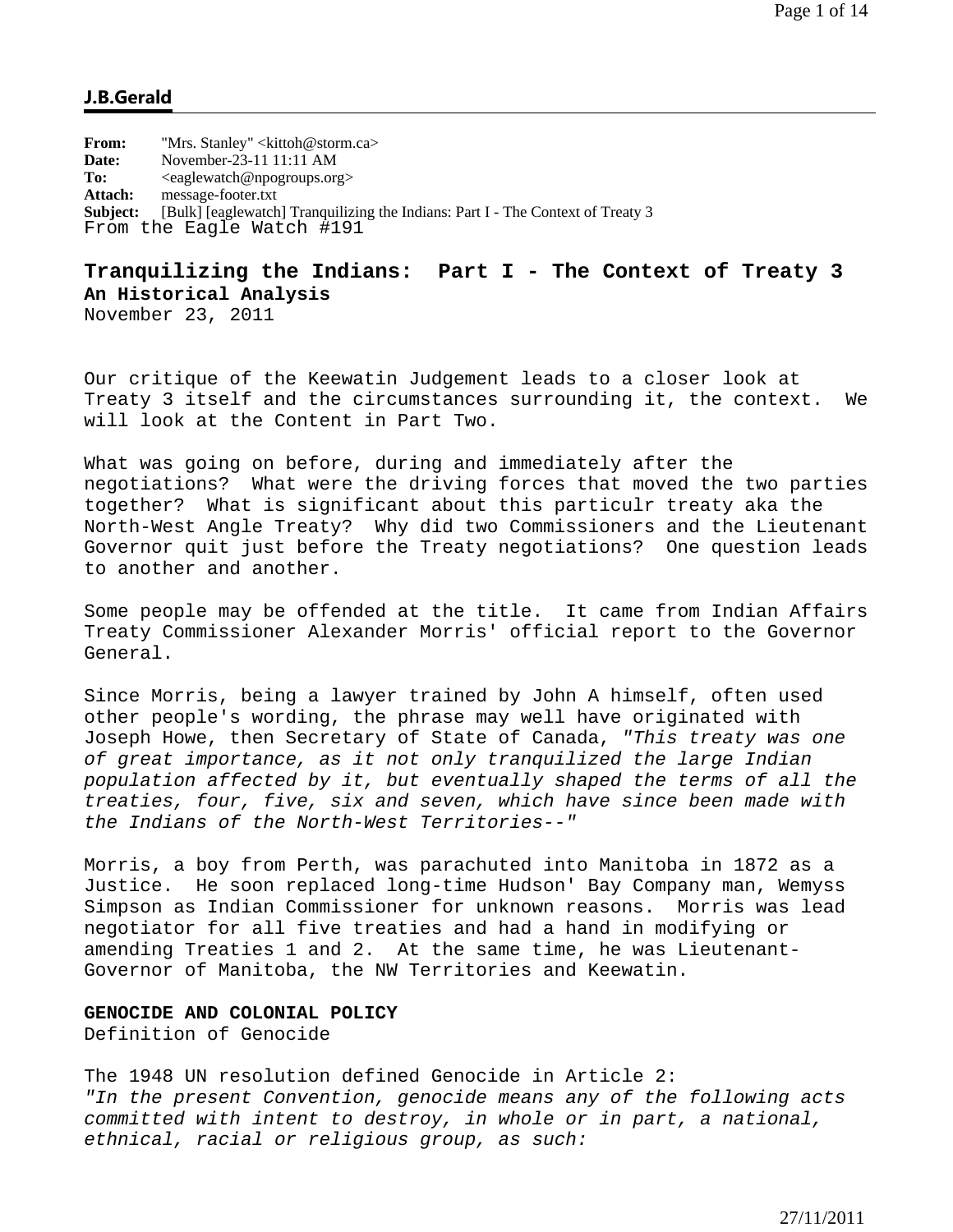*(a) Killing members of the group;* 

*(b) Causing serious bodily or mental harm to members of the group; (c) Deliberately inflicting on the group conditions of life calculated to bring about its physical destruction in whole or in part; (d) Imposing measures intended to prevent births within the group; (See Part III, Oliver Wendell Holmes, 1927) (e) Forcibly transferring children of the group to another group."* 

The purveyors of the Colonial Policy were and are guilty on all 5 points.

There are some important differences between the Canadian and US methods used to subdue the Indigenous people of Turtle Island. The intended outcome remains the same one of genocide: Extermination (a) vs Civilization, (b & c), ie Assimilation through Conciliation. refined form of psychological warfare was waged through the Treaties which covered the conciliation part while the residential schools (e) aka "child concentration camps" were responsible for the civilization part. The colonial agents wanted to pacify the Indians into submission. It was a diabolical and crafty blend of beguilement and coercion.

The US army massacred astronomical numbers of Indigenous men, women and children and then moved the survivors away from their ancestral homelands. The Canadians wanted to avoid open warfare and keep Indigenous people on reserves within their own territories. The reasons behind this strategy had much to do with the daunting northern climate. The British knew they would always need the help of Indigenous in these areas.

The circumstances surrounding the Treaties included a number of factors, among them infectious diseases, waging war with superior weapons and numbers, psychological warfare and the steady and growing influx of immigrants. The buffalo were slaughtered in great numbers so as to starve the Indians quite literally. This continued the colonial policy started as early as Champlain burning the Mohawks' corn 250 years before.

The British plan to move all Anishnaabek to Manitoulin Island was a failure. After the Manitoulin Treaty was signed in 1862, many Anishnaabek continued to disagree with it. An incident on the island kept the colonial entities anxious. It was just one example of dissent and resistance to the British land grab throughout Nishnaabe territory.

Uprisings of the Metis resistance movement occurred around the same time, the first in 1869-70. According to army man William Butler, *"Early in the month of December, 1869, Mr. M'Dougall issued two proclamations from his post at Pembina, on the frontier: in one he declared himself Lieutenant-Governor of the territory which Her*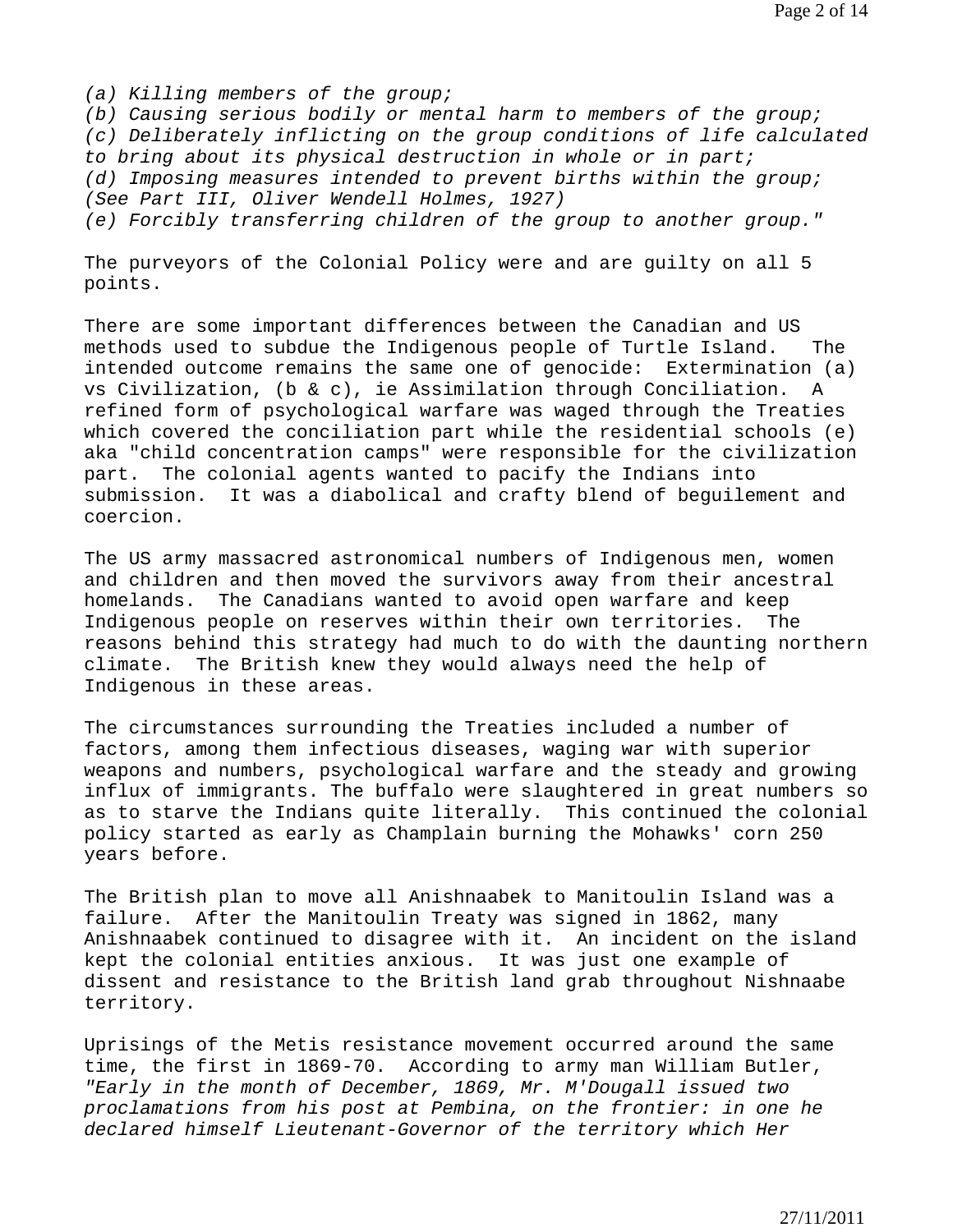*Majesty had transferred to Canada; and in the other he commissioned an officer of the Canadian militia, under the high-sounding title of "Conservator of the Peace," "to attack, arrest, disarm, and disperse armed men disturbing the public peace, and to assault, fire upon, and break into houses in which these armed men were to be found."* 

The second Metis uprising was put down by British/Canadian armed forces in 1885. The soldiers were quickly brought in on the new trains from Kingston. Louis Riel was hanged.

Indigenous people were pressured to participate in and sign the Treaties which meant surrendering their lands. The ever present threat of military force was most persuasive. Negotiators like the very slick Morris used a divide and conquer strategy of psychological warfare, creating hierarchy where before none had existed, pressuring Indigenous to meet the colonial timetable and pressuring them to accept all the colonial terms or else.

#### **An Unending Hoard of Voracious Intruders**

The rate of immigration was overwhelming to Indigenous people. It still is. What started with hundreds then thousands of fur traders and missionaries soon became an unending hoard of millions of landhungry intruders and the speculators who follow them. The new colonists were often hostile, aggressive, hungry and frightened. They had an urgency about them. They needed to find food and shelter and often arrived completely unprepared. Indigenous people were becoming more alarmed each day as they saw the masses of strange people coming in like a swarm of bees.

The situation is clearly described in an 1871 despatch from W.J. Christie, Chief Factor to Lieut. Governor Archibald.

*"On the 13th instant (April) I had a visit from the Cree Chiefs, representing the Plain Crees from this to Carlton, accompanied by a few followers.* 

*The object of their visit was to ascertain whether their lands had been sold or not, and what was the intention of the Canadian Government in relation to them. They referred to the epidemic that had raged throughout the past summer, and the subsequent starvation, the poverty of their country, the visible diminution of the buffalo, their sole support, ending by requesting certain presents at once, and that I should lay their case before Her Majesty's Representative at Fort Garry. Many stories have reached these Indians through various channels, ever since the transfer of the North-West Territories to the Dominion of Canada, and they were more anxious to hear from myself what had taken place."* 

Christie reassured the Cree Chiefs that their Treaty was coming and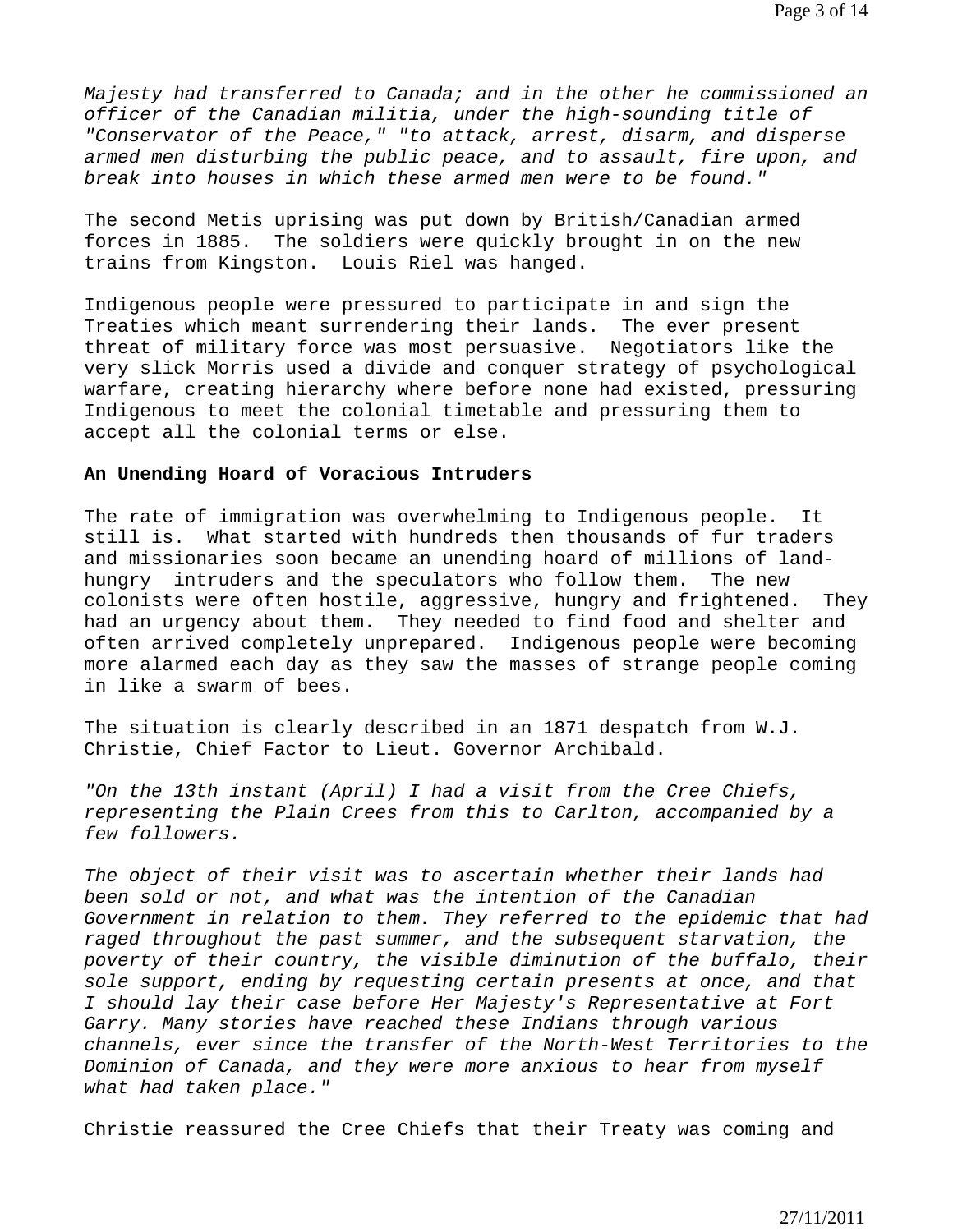that *"they should remain quiet and live at peace with all men"* while thieves overran their territory and claimed it all including the trees and the water.

## **ENGLISH CUNNING: PSYCHOLOGICAL WARFARE IS PART OF WARFARE**

In 1858, Morris made a speech to the colonial elite in Toronto. Recorded in his book, "Nova Britannia", he said speaking of Indigenous, *"We are brothers, we will lift you up, we will teach you, if you will learn, the cunning of the white man."* 

One of the most horrific massacres of Indigenous by colonial soldiers took place at *"a small and unarmed Cheyenne and Arapaho village",* Sand Creek, (now Colorado) in November, 1864. The colonial mood was reflected in the rhetoric of genocidal threats towards Indigenous, published in the Rocky Mountain News in March, 1863, *"They are a dissolute, vagabondish, brutal and ungrateful race, and ought to be wiped from the face of the earth."* 

The same paper reported in August, 1864, the time was at hand to *"go for them, their lodges, squaws and all."* 

When a family of settlers was killed by Indians, the Governor issued an emergency proclamation authorizing the killing of any and all Indians. Former Methodist missionary, Colonel John Chivington then led 700 heavily armed soldiers in the early morning hours to Sand Creek. He already knew that most of the men were away hunting but he did not care.

Everyone in the camp was killed, man, woman and child. Many bodies were mutilated. Soldiers reports included such statements, *"...The bodies were horribly cut up, skulls broken in a good many...I do not think I saw any but what was scalped; saw fingers cut off to get the rings off them...saw several bodies with privates cut off, women as well as men...I could not stand it...I heard one man say that he had cut a squaw's heart out and had it stuck up on a stick*..."

Chivington then sent messages to the press boasting of his gory deeds. Word also reached every Indigenous far and wide. A Congressional inquiry was called but nothing was ever done. Later President Theodore Rossevelt said, the Sand Creek Massacre was *"as righteous and beneficial a deed as ever took place on the frontier."* 

#### **Religion**

The Christian religion was used to justify horrible and cruel acts of genocide. It was also used to intimidate Indigenous people by making them think bad things were happening to them because they were not Christians. The sales pitch was that if they would accept Jesus, then their lives would be good. Many Anishnaabek did not fall for it but yet it was always chipping away at our sense of who we are.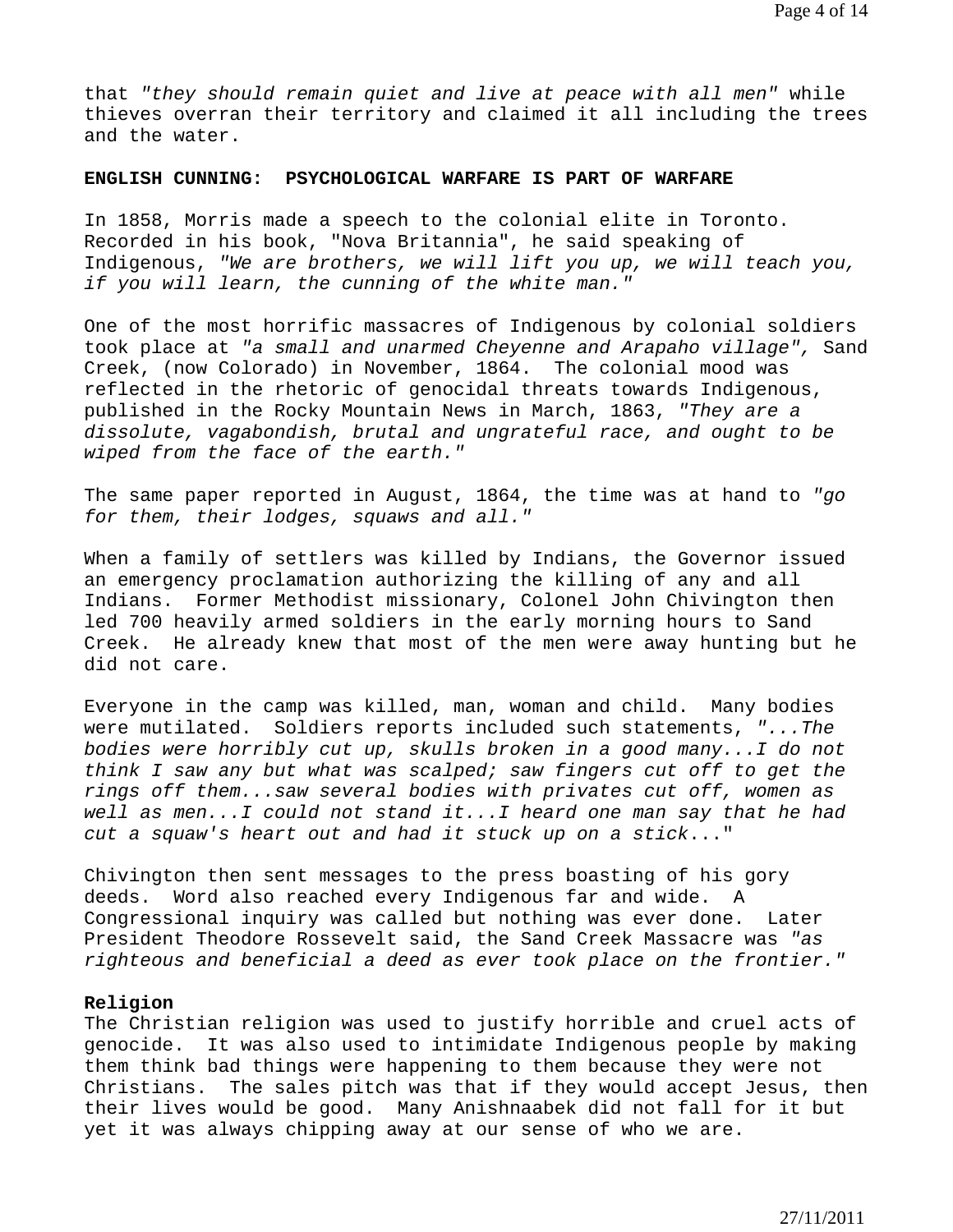While the Creationists and Evolutionists are often at odds, colonial interpretations of both theories supported a racist and genocidal policy. In his 1871 book, "The Descent of Man", Charles Darwin stated, *"...at some future period, not very distant as measured by centuries, the civilized races of man will almost certainly exterminate and replace the savage races throughout the world."*

#### **It Was a Setup**

In 1871, William Lee, Clerk of Privy Council wrote to Joseph Howe, then Secretary of State for the Provinces which included Indian Affairs at that time, *"In anticipation of the movement of troops across the country lying between Thunder Bay and Manitoba, in 1870, agents were employed to visit the Indian Tribes along the route, to conciliate them by presents, and to assure them that while a peaceful right of way for troops and emigrants only was required, the Government would be prepared, at a convenient season, to compensate them for their friendly co-operation, and to cover by a Treaty any*  lands which they might be willing to part with and the Government *deemed it politic to acquire.* 

*These conciliatory measures were eminently successful, and the troops and employs of the Government passed to and fro without obstruction."* 

In other words, it was a setup. Their reports state that the Indigenous went to them to treat when it was really the other way around. The smooth talking "agents", minions of the Crown, were spreading false information which led to the Indigenous thinking it was only a "right of way" the Dominion Gov wanted.

#### **Those Choo Choo Trains**

Trains have long been romanticized into a childhood fantasy. Fortunate children of all ages have little train sets that are the envy of their friends.

The reality of the railroad pushing into the wilderness is another story. Trains stink and roar and rattle as they rush along their smelly tracks. People and creatures are at first terrified of these menacing iron monsters. There are many innocent casualties.

Yet to the colonial elitists the trains along with canals and roads, symbolized their conquest of Nature and the strength of their Empire. The early trains facilitated the mass slaughter of the buffalo as well as the quick transport of troops wherever they were required. The outcome of the second Red River Metis uprising might have been very different had the soldiers not arrived so quickly from Kingston.

#### **SLAUGHTER of the BUFFALO**

The wholesale SLAUGHTER of the BUFFALO at its peak during the 1870's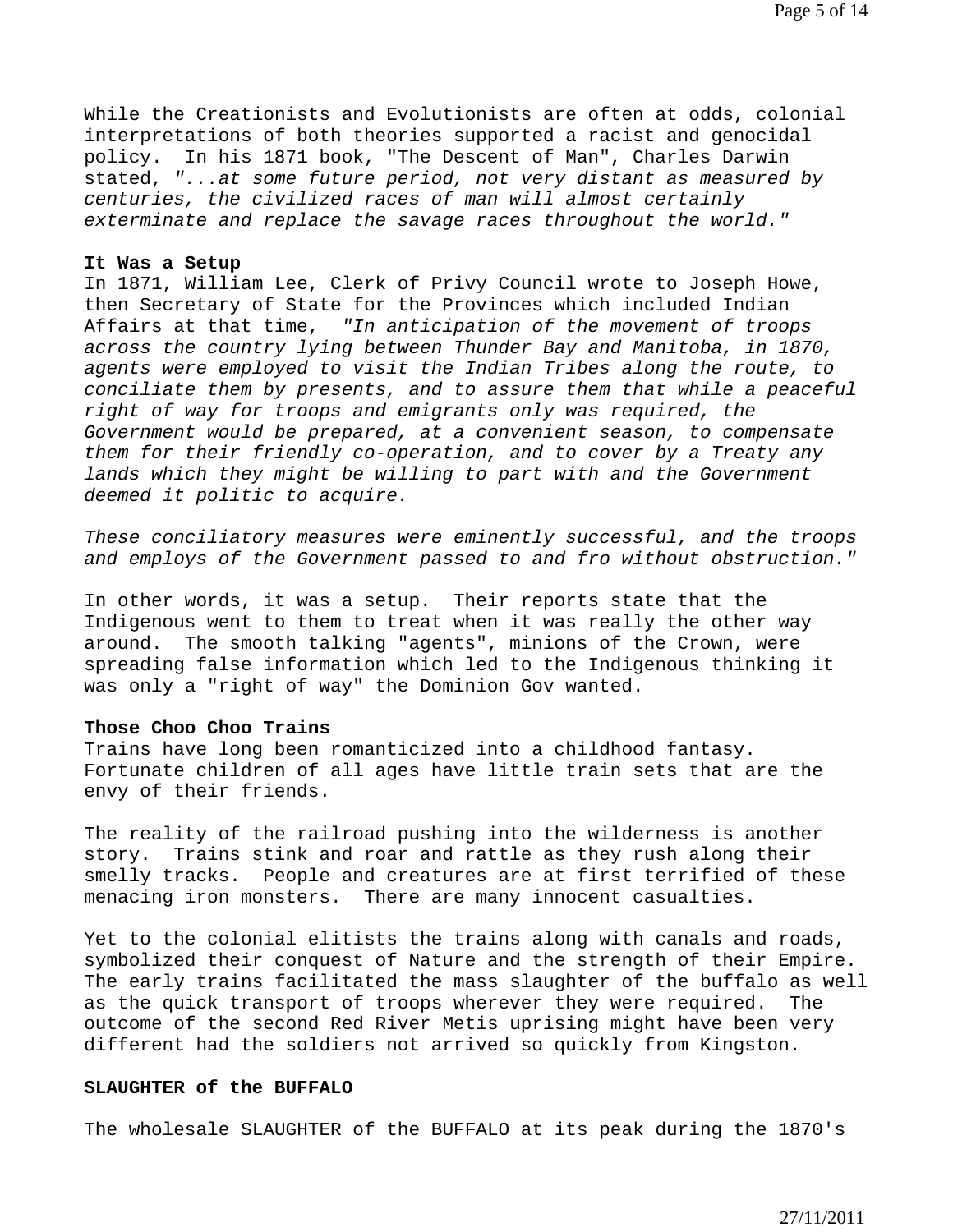led to mass starvation for Indigenous people. At the beginning of the 1800's, there were nearly 60 million American buffalo. When the slaughter got going in the 1870's with repeating rifles, the railroad and a new technology for tanning their hides, the numbers were reduced to near extinction.

Traders and trappers killed buffalo just for the hides and left the rest of the animal to rot. Indigenous people were angry and horrified at this. Hides were sold for about \$2.00 to \$3.50 each. During the winter of 1872-73, more than 1.5 million buffalo hides were sent on trains to New England! The bones were also sold for use in bone china, fertilizer, and in sugar processing. A ton of buffalo bones sold for about \$8.00.

During the winter of 1883-84, an estimated 10% of the Plains Indigenous population died of malnutrition and disease. Augustus Jukes, a North West Mounted Police doctor described the conditions, *"The disappearance of the buffalo has left them not only without food, but also without robes, moccasins and adequate tents or 'tepees' to shield them from the inclemency of the impending winter. Few of their lodges are of buffalo hide, the majority being of cotton only, and many of these in the most rotten and dilapidated condition... Their clothing for the most part was miserable and scanty in the extreme... It would indeed be difficult to exaggerate their extreme wretchedness and need, or the urgent necessity which exists from some prompt and sufficient provision being made for them by the government."* 

An estimated 31,000,000 buffalo were killed between the years of 1868 and 1881 with only 500 buffalo left by the year of 1885. Indigenous people all over Turtle Island were very aware of what was happening. Our ancestors felt unspeakable grief and anger. Many were literally "shell shocked".

#### **INFECTIOUS DISEASES**

The Saulteaux Ojibwe would be very fearfully aware of the strange and deadly sicknesses that sometimes hit their people. Smallpox was ravaging the NorthWest during 1870.

A century before, at the same time that George III was signing the Royal Proclamation of 1763, Lord Jeffrey Amherst, commanding general of British forces in North America, was trying to irradicate Indigenous in any way that he could. His letters are filled with venomous comments of genocidal intent.

Colonel Henry Bouquet at Lancaster, Pennsylvania, was preparing to lead an expedition to relieve Fort Pitt. Amherst wrote to him in June, 1763: *"Could it not be contrived to send the small pox among the disaffected tribes of Indians? We must on this occasion use every*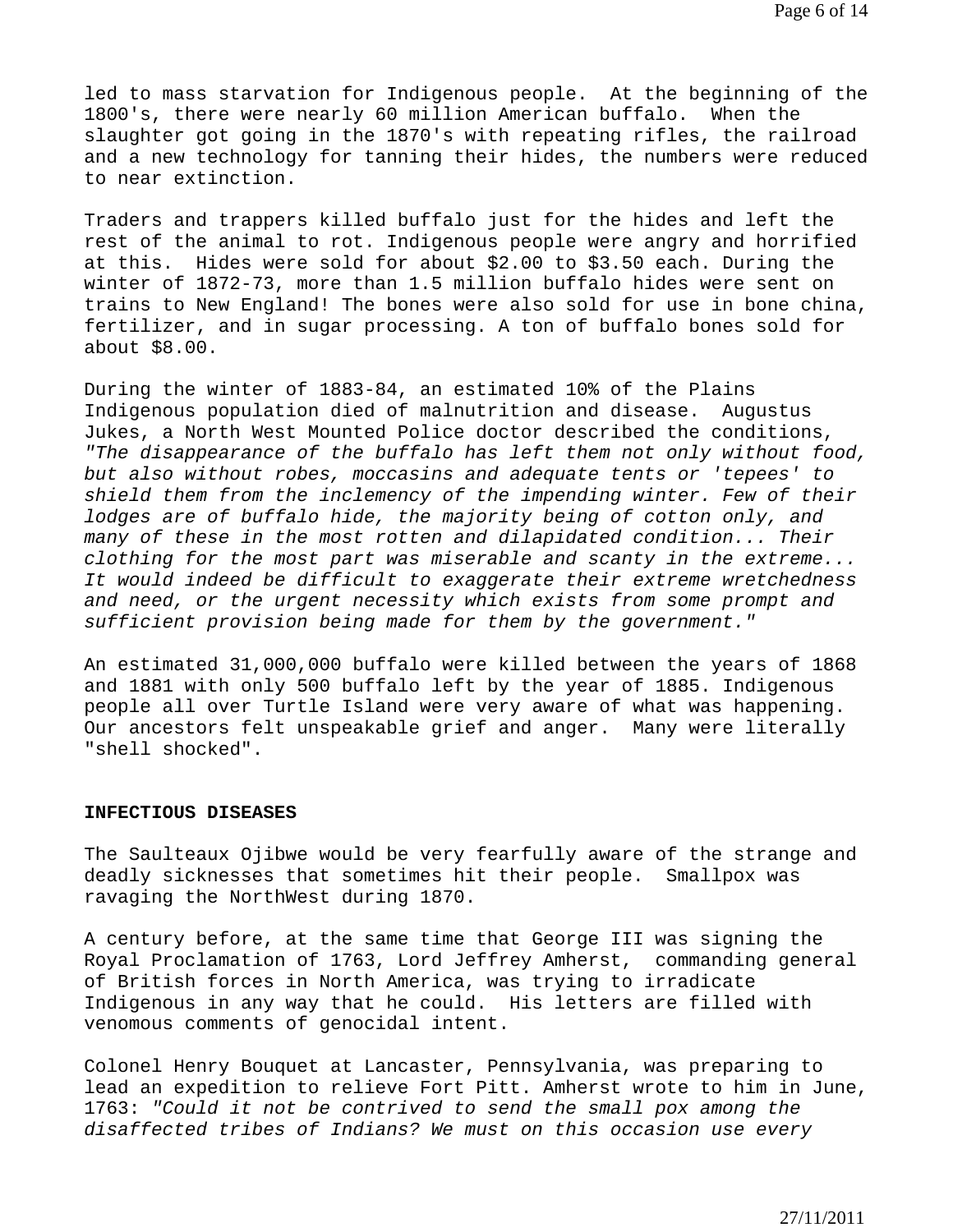*stratagem in our power to reduce them."* 

Bouquet agreed, *"I will try to inoculate the bastards with some blankets that may fall into their hands, and take care not to get the disease myself."* 

Amherst wrote in letters to Sir William Johnson Superintendent of the Northern Indian Department,

"... measures to be taken as would bring about the total extirpation *of those indian nations...it would be happy for the provinces there was not an indian settlement within a thousand miles of them, and when they are properly punished, i care not how soon they move their habitations, for the inhabitants of the woods are the fittest companions for them, they being more nearly allied to the brute than to the human creation..."* 

Many Puritan settlers shared his views.

Since smallpox was so widespread at that time, it is impossible to know when Indigenous were deliberately infected as part of a military strategy or when Indigenous got sick from contact with the settlers. Smallpox was the worst of the infectious diseases, killing as many people as all other diseases combined. The list includes diphtheria, measles, mumps, scarlet fever, typhoid, malaria, yellow fever, influenza and tuberculosis.

Colonel Bouquet's famous line, *"... every Tree is become an Indian,"* was his description of a contagion of fear among *"the terrified Inhabitants,"* for whom the Indians were a part of the wildness they perceived around themselves. Indian warriors would not stand in ordered ranks; they fell back into the forests only to emerge again in renewed attack; their leaders defied British logic and proved effective against a string of British forts; these were the enemy that nearly succeeded in driving the British out, and became the target for British genocide.

By the time of the British Treaty of 1873 with the Saulteaux, Indigenous people all over Turtle Island had been decimated by contagious diseases. Everyone knew. The diseases killed the settlers too but not in such great and dramatic numbers. The devastation had shaken whole nations.

One author describes the effect on survivors as a form of PTSD and social collapse, *"In their minds they had been overcome by evil. Everything they had believed in had failed. Their ancient world had collapsed Their medicines and their medicine men and women had proven useless. ...the missionaries now openly accused them of being agents of the devil himself and of having led their people into disaster."* 

#### **Scarlet Fever**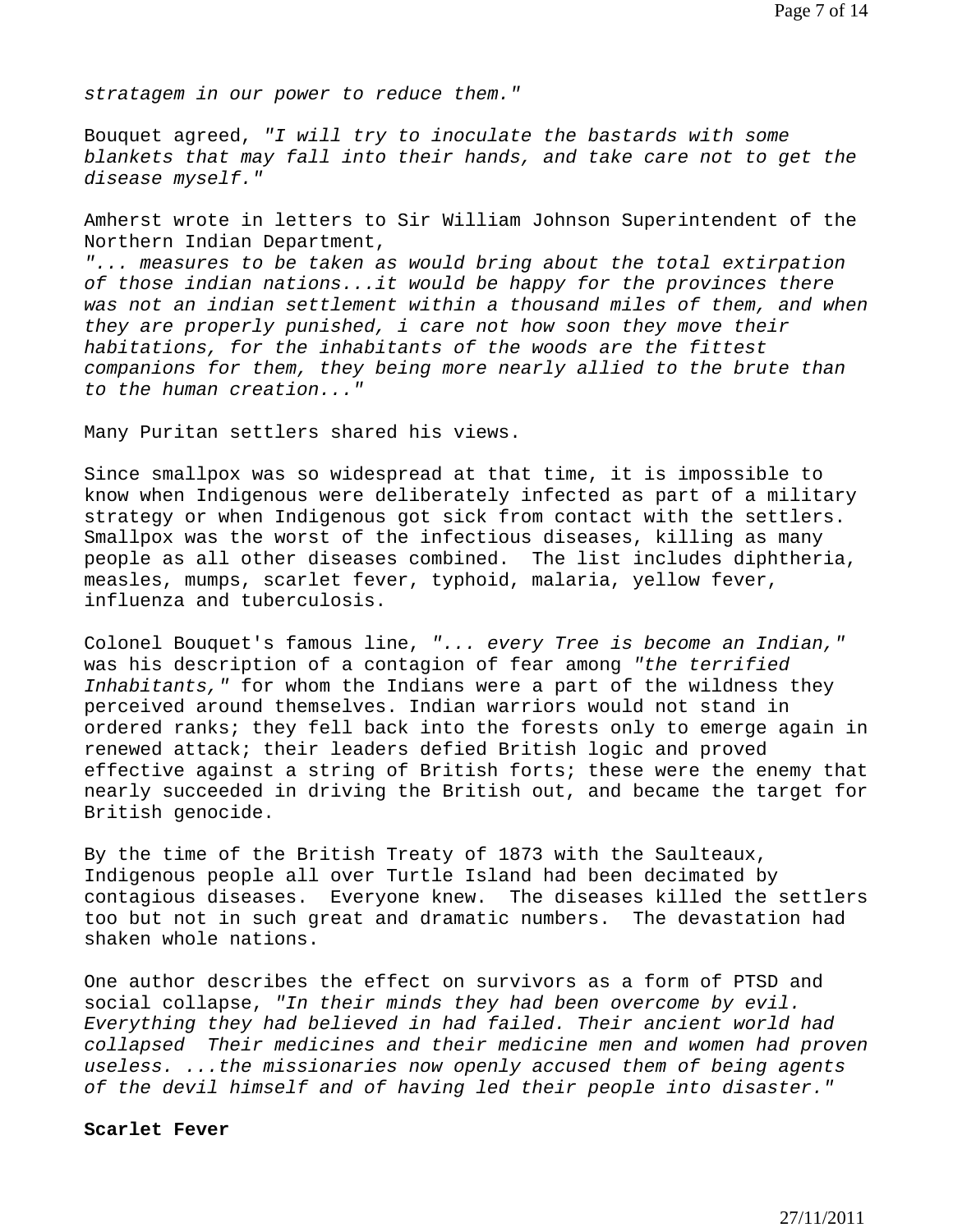Against this backdrop, scarlet fever hit the Stone Fort Treaty One negotiations in 1871. Simpson casually reported on July 11, 1871, *" Three deaths occurred among them to-day, and in all, eleven persons, chiefly children, have been carried off since our arrival, and there are, many more in a precarious state."* 

Think of it this way: Your people are gathered at an extremely important meeting. Suddenly several people die, including one of your children. Many more are so sick they are completely incapacitated, delirious and vomiting all over the place. Fear grips everyone. It makes it even harder for your spokespeople to think and speak. They cannot postpone the meetings anymore because the Commissioner says you will be blamed if negotiations fail.

Morris reports that Simpson was meeting *"at the Lower Fort Garry, or Stone Fort, with the Indians of the Province, and certain adjacent timber districts, and with the Indians of the other districts at Manitoba Post, a Hudson's Bay fort, at the north end of Lake Manitoba",* just two weeks later.

Scarlet fever is highly contagious through contact. It is also airborne and can remain in unwashed clothing and blankets indefinitely. In all his travels, Simpson himself could have carried the scarlet fever to the Anishnaabek.

Most people nowadays have no experience and little if any knowledge of scarlet fever aka scarlatina. The streptococcus bacteria is best known as strep throat.

These words were written by a doctor for an 1871 family medical guide: *"The most suddenly fatal cases under my care were those in which the disease commenced with inflammation of the membranes of the brain, and violent delirium, in which the dose of the poison seemed to be so great that the constitution was overpowered, and could not rally."* 

In June, 2011, over 500 cases of drug resistant scarlet fever were reported in Hong Kong. At least two children died. Some 9,000 cases have been detected in mainland China with pockets of the disease all over the world. WHO is monitoring the situation.

## **THE POLICIES AND REPORTS**

There are piles of English records over centuries that clearly reveal the colonial intent and thinking. Some of them are hidden. Some are posted online. Church and State worked together relentlessly, one justifying the inhuman policies, the other administering them. The Dominion reports to Indian Affairs are generally written in a more subdued but coldly clinical language than some of the earlier documents that are more vociferous. The volume of material is so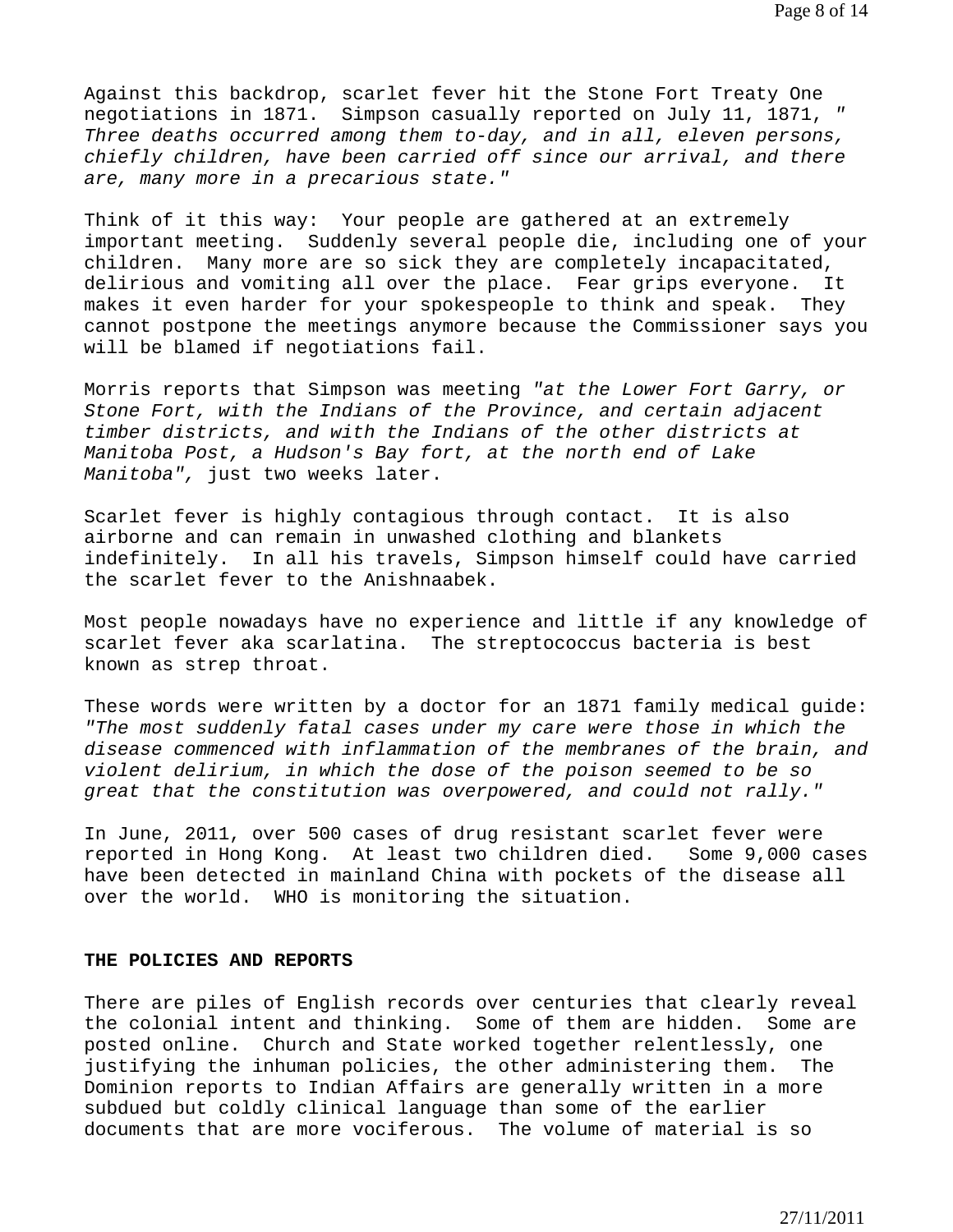great that we put a set of quotations into a separate file. See **Part III: Tranquilizing the Indians: The Ongoing Context Of The Colonial Thinking.** 

## **CONCLUSION**

Our Nishnaabe ancestors were against the wall. In signing these Treaties, they knew full well that they were acquiescing to extreme conditions. It was very humiliating for the Chiefs and Spokespersons. Many proud people left in anger. The participants were only buying time so we could rebuild our communities and nations. If we had all stood on pride and died fighting on our feet, then there would be no one left "to live and fight another day". The colonial entities never thought we would persevere with such determination.

That the colonial elitists still dominate the world is a troubling fact. Yet their pre-eminence daily becomes more tottering in its rottenness as they try to expand and maintain their global reach. At the same time, more and more people realize our commonality of human interests, the need for peace and security born of respect, equality and sharing. These are not hollow words but action is required.

Kittoh <kittoh at storm.ca> We welcome your feedback! Forward, post and consider printing for your cyberphobic friends and relatives.

The Eagle Watch Newsletter is sent to interested individuals, both Indigenous and nonNative, politicians especially the Canadian ones and an assortment of English language media.

## Notes and Sources

Oxford dictionary defines "conciliate" as 1. make calm and content; 2. mediate in a dispute.

http://www.archive.org/details/novabritanniaoro00morriala "Nova Britannia; or, Our new Canadian dominion foreshadowed. Being a series of lectures, speeches and addresses" by Alexander Morris.

The Project Gutenberg EBook of "The Treaties of Canada with The Indians of Manitoba and the North-West Territories" by Alexander Morris

http://www.collectionscanada.gc.ca/databases/indianaffairs/001074- 119.03-e.php?page\_id\_nbr=145&PHPSESSID=kocp1m5gt4dl1rj81qnq10rrr1 Library and Archives Canada Report Of The Indian Branch Of The Department Of The Secretary Of State For The Provinces.

http://www.hrweb.org/legal/genocide.html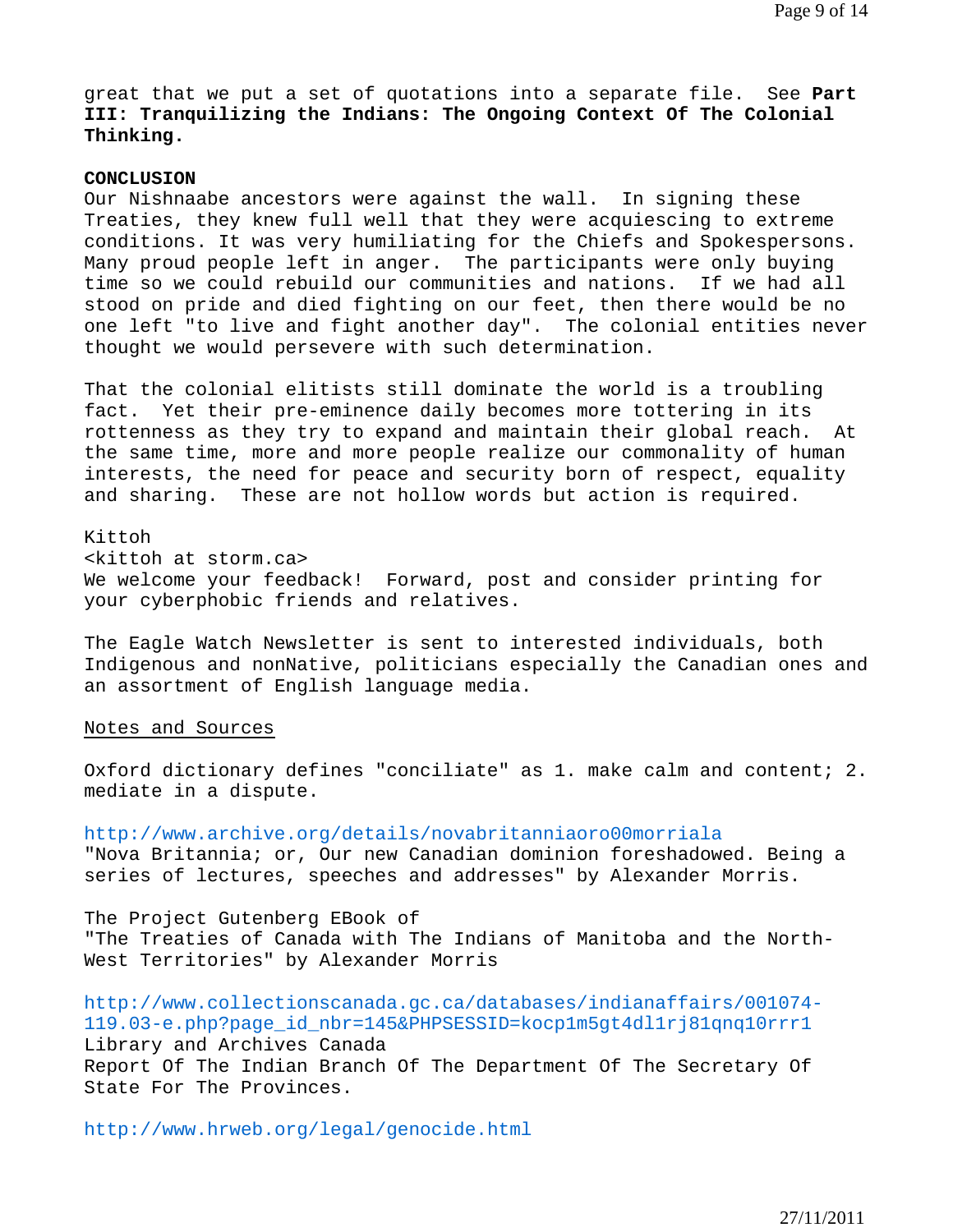Convention on the Prevention and Punishment of the Crime of Genocide

#### Background

Resistance at Manitoulin:

### http://biographi.ca/009004-119.01-e.php?id\_nbr=4508

 *As the decade of the 1850s passed, it became obvious that the original hopes for Manitoulin Island would not be met. Sir Francis Bond Head\*'s notion of using the island as a reserve for all the bands in Upper Canada had been quickly abandoned, as few even from central and north central Upper Canada went to the island. Moreover, the lesser aim of using the government supported Indian community of Manitowaning, where the Church of England was active in educational and pastoral work, as a model for others to emulate had to be given up when the Indians gradually abandoned it to return to their traditional ways of hunting and fishing. With the failure of the Manitoulin Island experiment, Indian fears of white encroachment increased rapidly in the late 1850s and resulted in growing discontent. The signing in 1862 of the Manitoulin Treaty for the surrender of the island, which Ironside helped William McDougall\* and William Spragge to negotiate by persuading the Indians around Manitowaning to support the government's intentions, brought the situation to a head [see Jean-Baptiste Assiginack].* 

 *Anti-government feeling was particularly potent among the people in the eastern end of the island around Wikwemikong. The Indians of this flourishing, predominantly Roman Catholic settlement had felt betrayed by the 1862 treaty, which they saw as part of a design on the part of the government "to deprive them of their Island." The chiefs at Wikwemikong had, with only two exceptions (who, it was claimed by some, were not representative or had been appointed illegally by Ironside), refused to sign the treaty. In December 1862, a few months after it was signed, a number of white families were expelled from Wikwemikong, along with some Indian families who disagreed with the majority there over the treaty; Chief Francis Tehkummeh, a signatory of the treaty, was forced to seek refuge with Ironside at Manitowaning. In July 1863 William Gibbard, fisheries commissioner for the Great Lakes, came to the island to arrest the chiefs responsible for the incidents. Encouraged by two Roman Catholic missionaries at Wikwemikong, Auguste Kohler and Jean-Pierre Choné, the Indians mounted a physical force and resisted; Gibbard withdrew with his force and a captive Indian who was charged for his involvement in the expulsion of a white family from an island off Manitoulin. The confrontation demonstrated the intensity of Indian feeling after the 1862 treaty. The deteriorating situation affected Ironside's health, and in the midst of the excitement surrounding the incident he died suddenly on 14 July 1863, probably of a heart attack.* 

#### http://www.gutenberg.org/cache/epub/15401/pg15401.txt

"The Great Lone Land: A Narrative of Travel and Adventure in the North-West of America" by W. F. Butler, 1872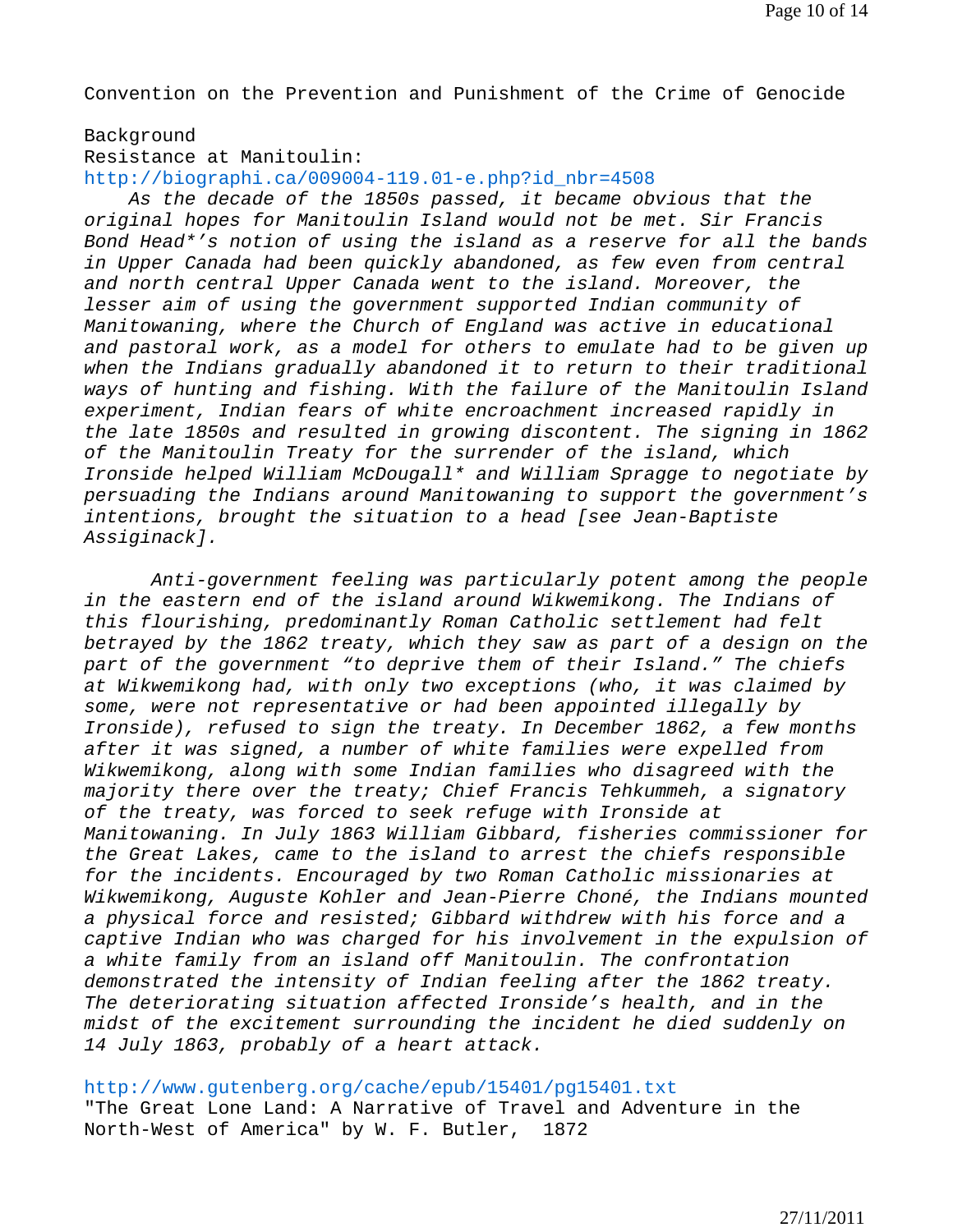Sand Creek Massacre summarized from "American Holocaust: The Conquest of the New World" by David Stannard There are photos from the Chicago Inter-Ocean, one captions reads, *"Big Foot lay in a sort of solitary dignity", wrote reporter Carl Smith. "He was shot through and through. A wandering photographer propped the old man up, and as he lay there defenseless his portrait was taken."* 

"Theodore Roosevelt and the Idea of Race" by Thomas Dyer, 1980 http://www.dickshovel.com/lsa3.html Mt. Rushmore is a Shrine of HYPOCRISY!

"The Descent of Man" by Charles Darwin, 1871 http://www.gutenberg.org/ebooks/2300

## Slaughter of the Buffalo

http://itbcbison.com/education/eduresource.php?id=79 http://www.cbc.ca/history/EPISCONTENTSE1EP10CH2PA2LE.html http://www.cbc.ca/history/EPISCONTENTSE1EP10CH2PA4LE.html

## EPIDEMIC DISEASES

http://www.nativeweb.org/pages/legal/amherst/lord\_jeff.html Jeffrey Amherst and Smallpox Blankets *•"...that Vermine ... have forfeited all claim to the rights of humanity" (Bouquet to Amherst, 25 June) •"I would rather chuse the liberty to kill any Savage...." (Bouquet to Amherst, 25 June). 2. The depiction of Indians as wild beasts was quite common among early American leaders, including George Washington and Thomas Jefferson. David E. Stannard writes: 'As is so often the case, it was New England's religious elite who made the point more graphically than anyone. Referring to some Indians who had given offense to the colonists, the Reverend Cotton Mather wrote: "Once you have but got the Track of those Ravenous howling Wolves, then pursue them vigourously; Turn not back till they are consumed… Beat them small as the Dust before the Wind." Lest this be regarded as mere rhetoric, empty of literal intent, consider that another of New England's most esteemed religious leaders, the Reverend Solomon Stoddard, as late as 1703 formally proposed to the Massachusetts Governor that the colonists be given the financial wherewithal to purchase and train large packs of dogs "to hunt Indians as they do bears."*' [American Holocaust: Columbus and the Conquest of the New World (New York & Oxford: Oxford University Press (1992)), p. 241]

Yuuyaraq: the Way of the Human Being, with commentary, edited by Eric Madsen (Fairbanks, Alaska: University of Alaska, College of Rural Alaska, Center for Cross-Cultural Studies (1991)), states that epidemics caused a form of post-traumatic stress disorder and social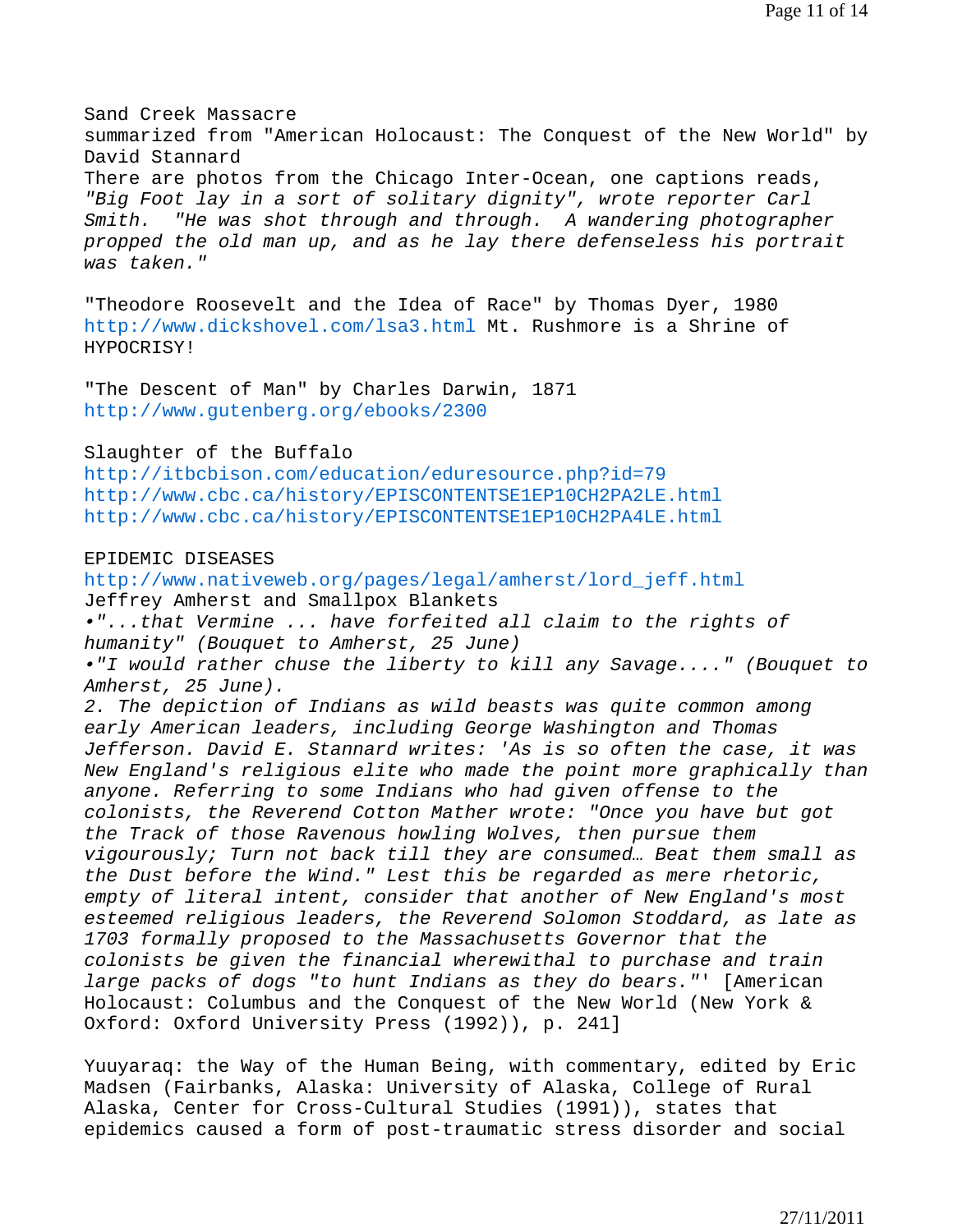collapse (smallpox blanket)

Scarlet Fever - (thousands of hits on google) http://historicaltidbits.blogspot.com/2010/02/scarlet-fever.html 1871 family medical guide: *The first symptoms of the disease [scarlet fever] are a sensation of chilliness, amounting in some cases to a rigor or shivering, accompanied with nausea, irritability of temper, and depression of spirits."* 

*The prostration of strength in this form of the disease is always alarming, and should be counteracted by nourishing drinks or fluid food, as beef-tea, mutton-tea, chicken...* 

*The amount of poison in the system seems, however, so great in many cases that it must prove fatal in despite of remedies; and none but the best constitutions can recover from the malignant form of this fever, which often destroys life on the third or fourth day.* 

*The inflammation often extends from the throat to the ear by the internal passage behind the tonsils, and causes inflammation of the drum of the ear, which is destroyed, and with it the power of hearing."* 

http://www.nlm.nih.gov/medlineplus/ency/article/000974.htm Complications are rare with the right treatment, but can include:

•Acute rheumatic fever •Bone or joint problems (osteomyelitis or arthritis) •Ear infection (otitis media) •Inflammation of a gland (adenitis) or abscess •Kidney damage (glomerulonephritis) •Liver damage (hepatitis) •Meningitis •Pneumonia •Sinusitis

http://www.philstar.com/Article.aspx? articleId=700375& publicationSubCategoryId=200 Mutated scarlet fever fuels Hong Kong outbreak June 27, 2011

http://www.nps.gov/history/history/online\_books/foun/contents.htm *Epidemic diseases occasionally reached Fort Union. In December 1873 the wife and seven children of a civilian employee in the quartermaster department experienced an outbreak of scarletina (scarlet fever), resulting in a miscarriage for the woman and the death of three of the children, ages two, four, and six. The older children had a milder form of the disease, as Surgeon Moffatt reported, "the severity of the disease seemed almost in inverse ratio to the age of the patients." In fact, "in the oldest of the family*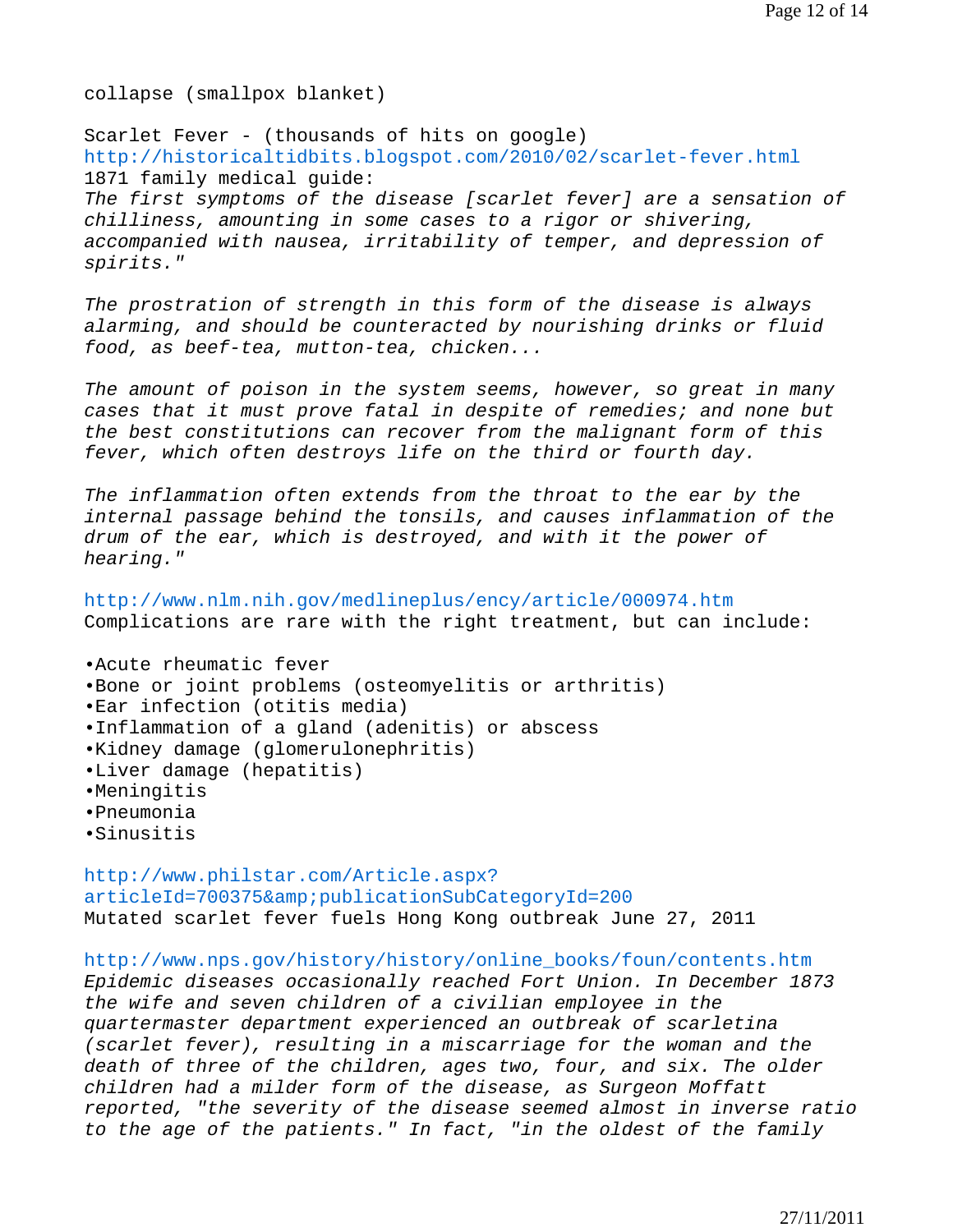*aged 16 the affliction was so mild that it was not necessary to confine the patient to bed." The children who died, however, suffered rapid deterioration of the nervous system and expired within fortyeight to seventy-two hours. The surgeon declared that their "convulsion movements, constant tossing to and fro upon the bed, the throwing of the limbs about, and moaning with delirium were painful to witness." Moffatt speculated that the origin of the outbreak may have come from "associating a good deal with the Mexicans from the surrounding localities" where scarletina was reported to be present with "great fatality in their respective communities." A few other cases were reported at the post, none of which was fatal.* 

*Another outbreak of scarletina occurred in March 1877. Royal Lackey, nine-year-old son of a civilian employee at the post, was the first case, reported on March 4, and his family was immediately quarantined. Royal's younger brother, Willie, age seven, died of the disease on March 19. Another boy at the post, son of Private and Mrs. Cunningham (first names and his regiment unknown), showed symptoms of scarlet fever on March 5, and the family was "at once isolated in one of the Hospital wards and their house thoroughly disinfected." No other cases were reported and there were no further fatalities from the disease. Surgeon Carvallo declared that "measures taken to prevent further cases of contagion were very successful in this instance and prove what can be done by vigilance."* 

http://www.questia.com/library/science-and-technology/health-andmedicine/diseases-and-disorders/scarlet-fever.jsp http://www.questia.com/PM.qst?a=o&d=80929300 http://www.mayoclinic.com/health/scarlet-fever/DS00917

======================= DISCUSSION PAPER AVAILABLE in Print Format Only!! ======================= "A Calamity Threatens Your Happiness" by J. "Kittoh" Stanley, 2010, self-published, 260p. with maps, perfect bound. Copies are now available. This work, distributed by "gift or barter", is timely and controversial. It came about as a result of the phoney police-led anti uranium mining protests at Sharbot Lake in 2007 and covers related incidents in nearby Ongwehonweh and Anishnaabek communities. There's loads of info on the nuclear industry, Canadian militarization, water diversion and much more. If you would like to receive a copy, send an email including your mailing address. <kittoh@storm.ca> If you have promised to send a "gift or trade", please do so at your earliest convenience.  $i-j$